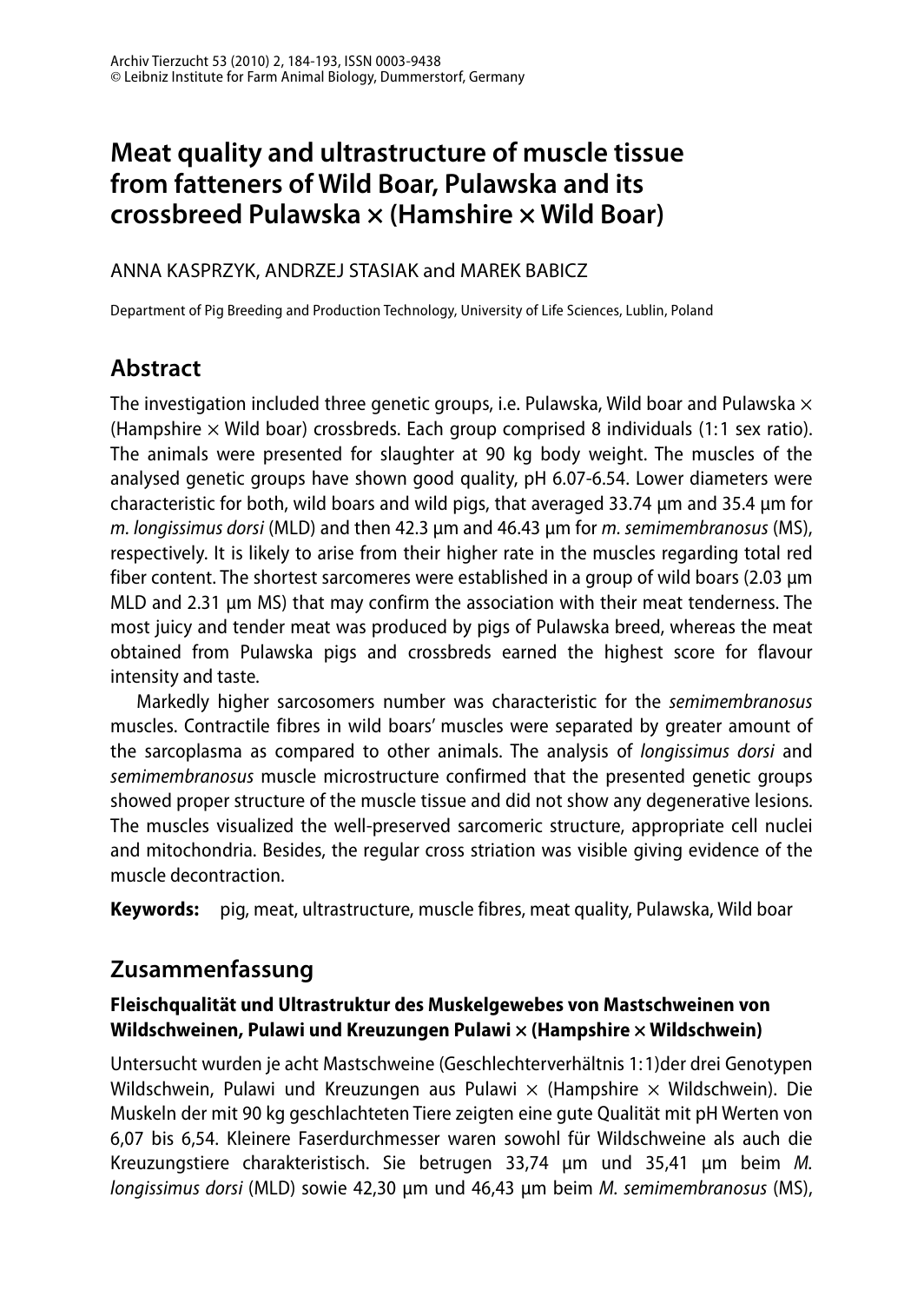was wahrscheinlich eine Folge des höheren Anteils an roten Fasern im Muskelgewebe ist. Die kleinsten Sarkomere wurden mit 2,03 μm (MLD) und 2,31 μm (MS) bei Wildschweinen beobachtet, was einen Zusammenhang mit der Zartheit ihres Fleisches bestätigt. Das saftigste Fleisch mit der größten Zartheit wurde bei Pulawitieren festgestellt. Die besten Noten für Geruchs- und Geschmacksintensität des Fleisches erzielten Pulawi- und Kreuzungstiere. Eine entschieden größere Anzahl von Sarkosomen war für MS charakteristisch. Die Myofilamente in den Wildschweinmuskeln wurden von einer größeren Sarkoplasmamenge als bei den anderen Gruppen getrennt. Die Mikrostruktur von MLD und MS zeigte, dass die untersuchten genetischen Gruppen eine einwandfreie Muskelgewebestruktur hatten und keine destruktiven Veränderungen aufwiesen. In den Muskeln fanden sich eine gut erhaltene Sarkomerstruktur sowie entsprechende Zellkerne und Mitochondrien, sichtbar waren ebenfalls regelmäßige Querstreifen welche die Lockerung des Muskels belegen.

**Schlüsselwörter:** Schwein, Fleisch, Ultrastruktur, Muskelfaser, Fleischqualität, Pulawi, Wildschwein

### **Introduction**

The ongoing intensive selective breeding practices aim to achieve genetic improvement through selection of the animals that will produce carcasses of increased lean meat content and a reduced intramuscular fat level. This breeding goal, however, has given rise to concern that the technological and eating quality of pork may be compromised. According to the studies of numerous authors (ENDER et al. 2003, FIEDLER et al. 2001, FIEDLER et al. 2004, GLODEK et al. 2004, KARLSON et al.1999, LENGERKEN VON et al. 1994, SERRA et al.1998), to gain more scientific insight into the histological structure of muscle tissue would be very helpful in this respect. The changes in muscle fibre size and percentage may affect not only the muscle motor characteristics but its overall quality and appetizing attractive appearance as well (BAROWICZ 2006). While, studying the miscrostructure of a pig muscle tissue at the pre-rigor stage, its heterogenous structure in relation to meat biochemical parameters may contribute to the early detection of desirable and undesirable meat quality traits (FIEDLER et al. 1993, REHFELD 2005, SOBINA and KONDRATOWICZ 1999). Therefore, muscle fibre properties are recognized as the extra criterion for meat quality evaluation. Recently, the consumers' perception of pork has appeared to relate to its nutritional value which seems to drive purchase intent (CERNADAS et al. 2005, DRANSFIELD 1999, DRANSFIELD 2001, FIEDLER et al. 1998, TYSZKIEWICZ 1995, ŻOCHOWSKA-KUJAWSKA et al. 2006). However, the survey studies indicate that consumer acceptability of pork and its products is significantly influenced by the sensory assessment of meat, among others, tenderness being the top rank. The studies on relationships between the fibre morphological traits and meat tenderness are very scanty and they focus primarily on cattle and sheep (ILLIAN et al. 2004, SWATLAND 2003). Mechanisms controlling pork quality development are often associated with altered post mortem muscle metabolism. Specifically, changes in the extent or rate of glycolysis can create unfavourable muscle pH. A high rate of pH decline and a low ultimate pH result in muscle protein denaturation and diminished quality parameters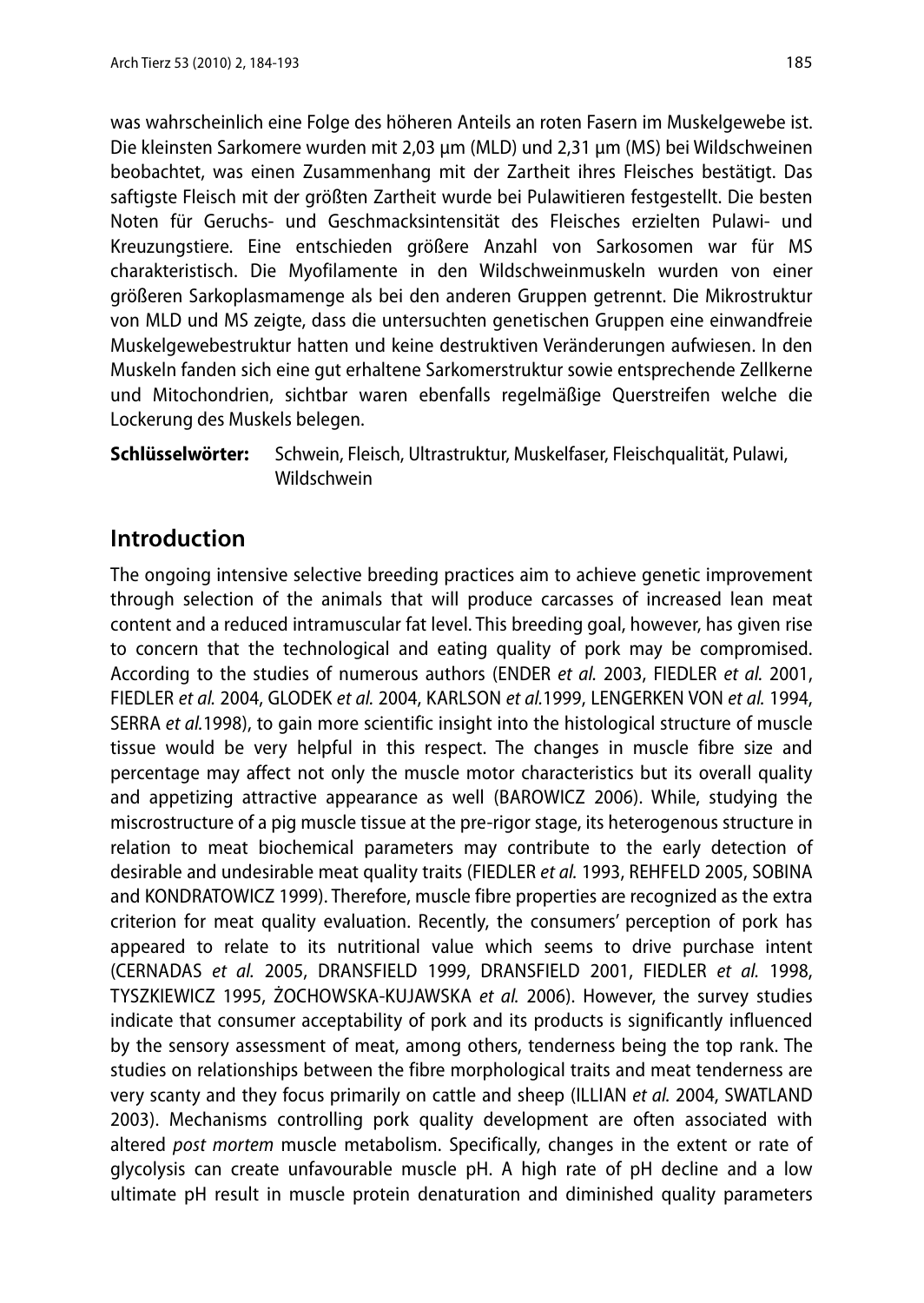(KLOSOWSKA 1984). Some more recent studies suggest relationship between fibre size or type and eating quality (tenderness, juiciness, colour) in pork (BOGUCKA and KAPELANSKI 2004, FIEDLER et al. 2004, ILIAN et al. 2004, REHFELD 2005, WOJTYSIAK and MIGDAL 2007). Crossing the pig makes it possible to obtain high-quality raw meat with attractive culinary and dietary properties.

 The objective of the study was to determine the impact of a fattener genetic group on meat quality and ultrastructural properties of muscle tissue.

#### **Material and methods**

The investigation included three genetic groups, i.e. Pulawska, Wild boar and Pulawska  $\times$ (Hampshire  $\times$  Wild boar) crossbreds oh the first litters. Each group comprised 8 individuals (1:1 sex ratio). The animals were presented for slaughter at 90 kg ( $\pm 3$  kg) body weight and slaughtered at the same period in the pork butchery in Lublin. The meat quality traits were assessed on the meat samples excised from the right half carcasses, m. longissimus dorsi (MLD) at 13th-14th thoracic vertebrae height and m. semimembranosus (MS) 45 min following slaughter. Meat acidity of carcasses was determined at 45 min (so-called pH1) and 24 h post mortem (pH2) using pH STAR CPU pH meter equipped with a glasscalomel electrode, while meat colour defined according to World Health Organization. The organoleptic and culinary characteristics of meat from various fattener classes were evaluated by a panel of 6 assessors.

 The muscle samples for ultrastructural examinations were fixed in 4% glutaraldehyde buffered by 0.1M phosphate buffer of 7.4 pH for 12 h at room temperature. Then, the tissue material rinsed in cold phosphate buffer was fixed in 1% osmium tetroxide in the same 0.1 M buffer for 2 h. The subsequent processing step was the dehydration commenced by placing the sections in a series of ethanol solutions of graded concentration and followed by the experimental material baths in the solutions with increasing concentration of propylene oxide in alcohol. Afterwards, the specimens rinsed in a series of resin (Spurr) solutions of increasing concentration were embedded in polyethylene capsules containing resin and allowed to stay at 60 $\degree$ C for 12 h to polymerize. The obtained material was cut into half thin sections of 1 um thickness and 50 nm-thick ultrathin ones using an ultramicrotone Reichert Ultracut S. device. The half thin serial samples were stained by methylene blue with 1% azure II in 1% sodium tetrabromide, whereas the ultrathin ones with 8% uranyl acetate in 0,5% acetic acid for 45 min. Washed and dried serial series were poststained with lead citrate for 10 min. The ultrathin sections were examined and photographed with a TEM TESLA BS-500 transmission electron microscope in The Laboratory of Electron Microscopy, The Subdepartment of Histology and Embryology, Medical Faculty in Lublin. The measurements of contractile myofibril diameters and sarcomere length were performed using the computer image analysis (CIA).

 The obtained results were analyzed statistically with one-factor analysis of variance assisted by STATISTICA ver. 5.0 computer software. The statistical model account: sex, age, body weight and breed.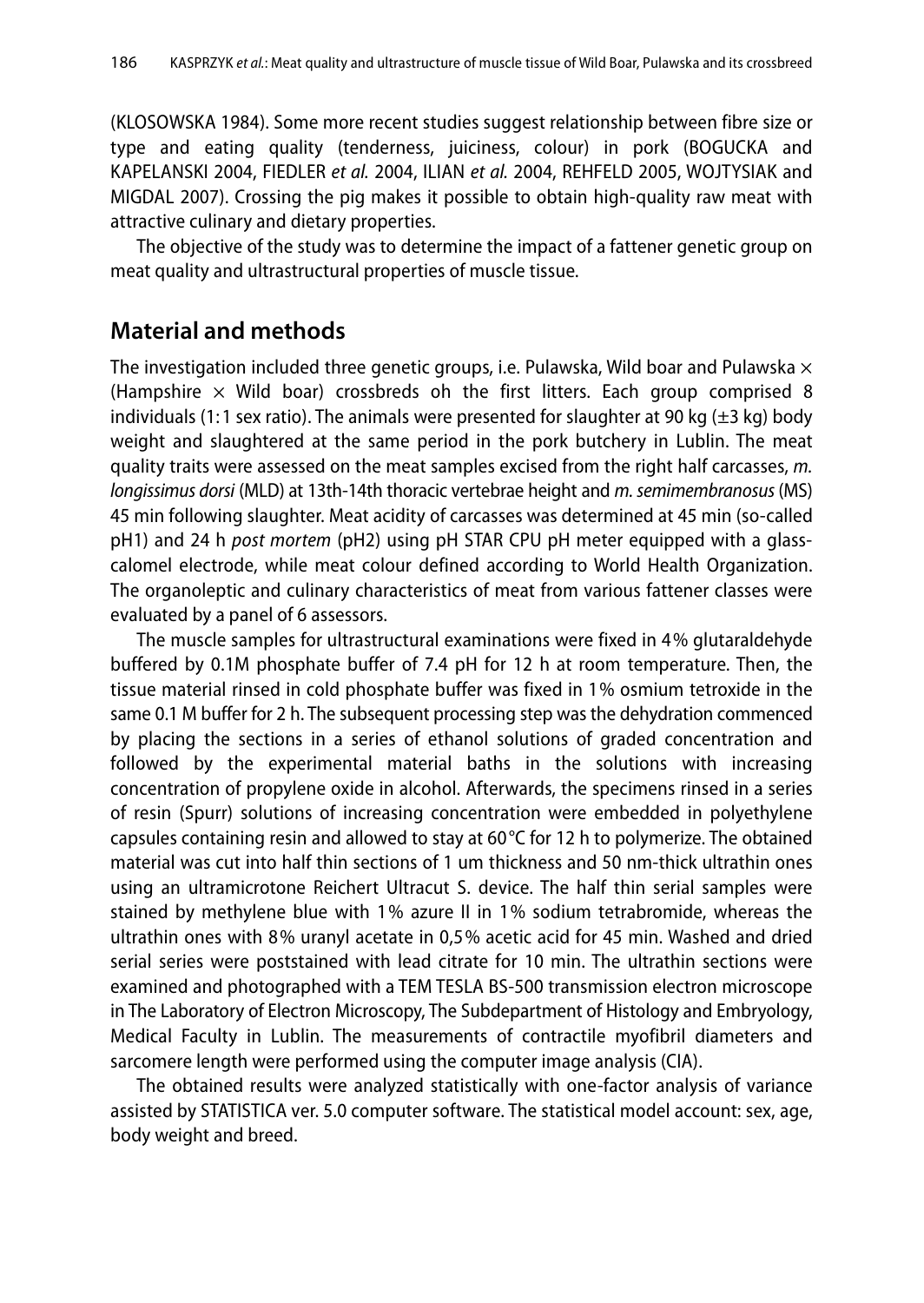### **Results**

The data summarized in Table 1 reveal that MLD reaction determined 45 min post mortem was slightly differentiated between the genetic groups (pH 6.07-6.33). Higher concentration of hydrogen ions was characteristic for the MS (pH from 6.32 up to 6.54) (Table 2).

Table 1

Meat quality and morphological parameters of muscle fibres of the m. longissimus dorsi Fleischqualität und morphologische Parameter der Muskelfasern von M. longissimus dorsi

| <b>Trait</b>                      | Pulawska           |       | Wild boar         |       | Crossbreds        |      |
|-----------------------------------|--------------------|-------|-------------------|-------|-------------------|------|
|                                   | $\bar{x}$          | SD    | $\bar{x}$         | SD    | Χī                | SD   |
| pH1                               | 6.07 <sup>a</sup>  | 0.25  | $6.33^{b}$        | 0.28  | 6.21 <sup>b</sup> | 0.30 |
| pH <sub>2</sub>                   | 5.41 <sup>A</sup>  | 0.20  | 5.80 <sup>B</sup> | 0.18  | $5.75^{B}$        | 0.22 |
| Colour the WHO standards (points) | 2.25               | 0.87  | 4.75              | 0.14  | 3.60              | 0.42 |
| Flavour                           |                    |       |                   |       |                   |      |
| Intensity                         | 4.60 <sup>a</sup>  | 0.50  | 4.30 <sup>b</sup> | 0.05  | 4.60 <sup>a</sup> | 0.60 |
| Desirability                      | 4.70 <sup>A</sup>  | 0.30  | $4.10^{B}$        | 0.20  | $4.65^{\text{A}}$ | 0.30 |
| Taste                             |                    |       |                   |       |                   |      |
| Intensity                         | 4.60 <sup>A</sup>  | 0.20  | 4.00 <sup>B</sup> | 0.20  | 4.70 <sup>A</sup> | 0.30 |
| Desirability                      | $4.60^{aA}$        | 0.30  | $4.10^{B}$        | 0.10  | $4.80^{bA}$       | 0.15 |
| <b>Juiciness</b>                  | 4.70 <sup>A</sup>  | 0.25  | $3.60aB}$         | 0.35  | $4.00^{bB}$       | 0.40 |
| <b>Tenderness</b>                 | 4.60 <sup>A</sup>  | 0.40  | 3.80 <sup>B</sup> | 0.10  | 4.50 <sup>A</sup> | 0.30 |
| Fibre diameter, um                | 71.07 <sup>A</sup> | 12.09 | $33.74^{B}$       | 13.15 | $35.41^{B}$       | 9.21 |
| Sarcomere length, µm              | 2.81 <sup>A</sup>  | 0.25  | $2.43^{B}$        | 0.21  | $2.82^{B}$        | 0.27 |

Means values marked with differences letters are statistically significantly different capital letters at P≤0.01, small letters at P≤0.05.

#### Table 2

Meat quality and morphological parameters of muscle fibres of the m. semimembranosus Fleischaualität und morphologische Parameter der Muskelfasern von M. semimembranosus

| <b>Trait</b>                      | Pulawska           |           | Wild boar          |           | Crossbreds         |       |
|-----------------------------------|--------------------|-----------|--------------------|-----------|--------------------|-------|
|                                   | $\bar{x}$          | <b>SD</b> | $\bar{\mathsf{x}}$ | <b>SD</b> | Χī                 | SD    |
| pH1                               | 6.32 <sup>a</sup>  | 0.23      | $6.54^{b}$         | 0.15      | 6.47 <sup>b</sup>  | 0.20  |
| pH <sub>2</sub>                   | 5.50 <sup>A</sup>  | 0.28      | $5.85^{B}$         | 0.12      | $5.70^{8}$         | 0.23  |
| Colour the WHO standards (points) | 2.87               | 0.16      | 4.89               | 0,08      | 3.64               | 0.58  |
| Flavour                           |                    |           |                    |           |                    |       |
| Intensity                         | 4.70 <sup>A</sup>  | 0.30      | $4.10^{B}$         | 0.10      | 4.60 <sup>A</sup>  | 0.30  |
| Desirability                      | 4.80 <sup>A</sup>  | 0.50      | 3.80 <sup>B</sup>  | 0.10      | 4.70 <sup>A</sup>  | 0.30  |
| Taste                             |                    |           |                    |           |                    |       |
| Intensity                         | 4.60 <sup>A</sup>  | 0.40      | $4.15^{B}$         | 0.20      | 4.70 <sup>A</sup>  | 0.40  |
| Desirability                      | 4.70 <sup>a</sup>  | 0.80      | 4.00 <sup>bA</sup> | 0.10      | $4.50aB}$          | 0.30  |
| <b>Juiciness</b>                  | 4.80 <sup>aA</sup> | 0.60      | 3.70 <sup>B</sup>  | 0.20      | 4.20 <sup>bA</sup> | 0.40  |
| <b>Tenderness</b>                 | $4.75^{aA}$        | 0.30      | 4.00 <sup>CB</sup> | 0.20      | 4.40 <sup>b</sup>  | 0.50  |
| Fibre diameter, um                | $83.23^a$          | 13.39     | $42.30^{B}$        | 9.00      | $46.43^{B}$        | 10.05 |
| Sarcomere length, um              | 2.75 <sup>a</sup>  | 0.09      | 2.51 <sup>b</sup>  | 0.34      | 2.83 <sup>a</sup>  | 0.25  |

Means values marked with differences letters are statistically significantly different capital letters at P≤0.01, small letters at P≤0.05.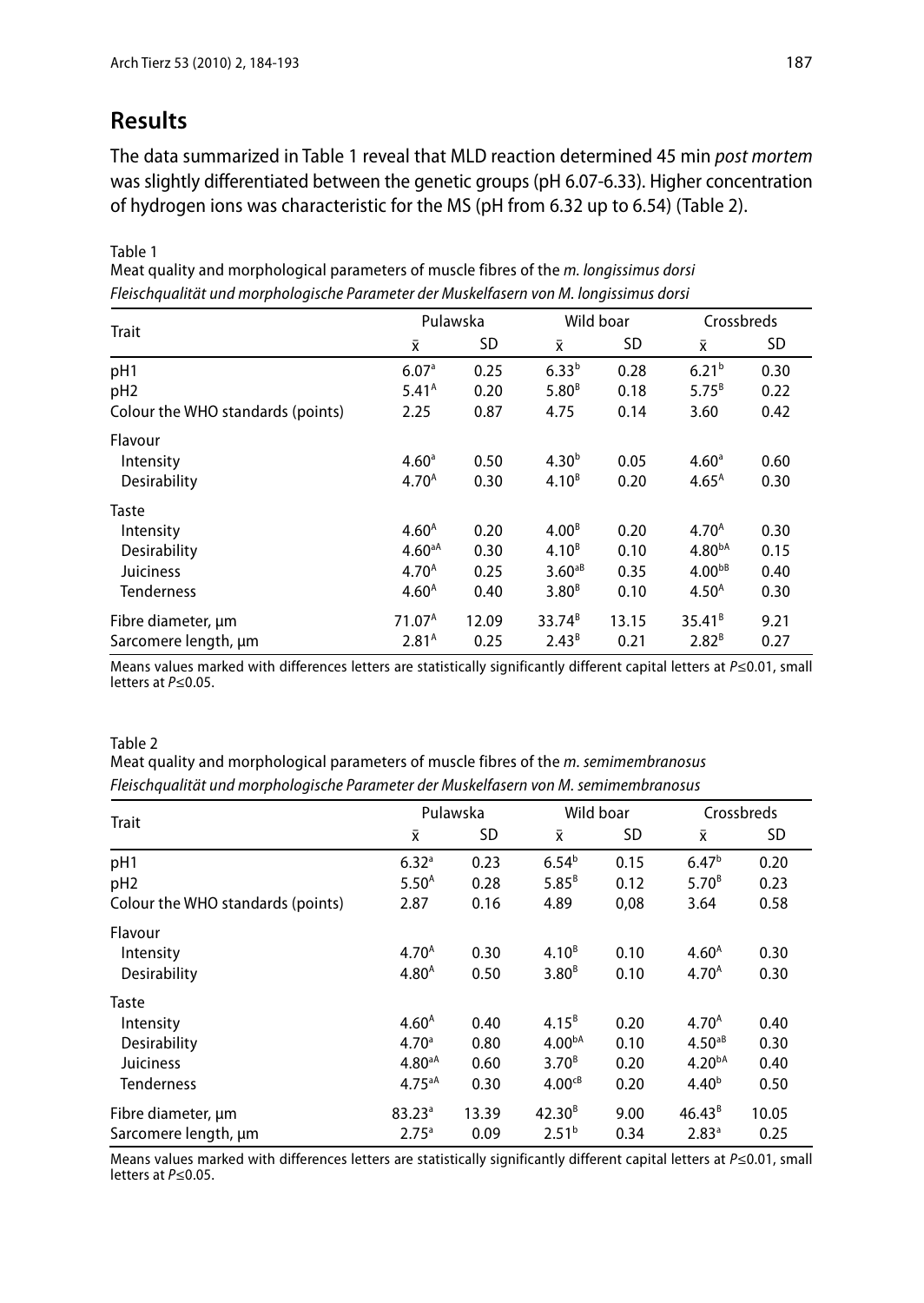From sensory profiling, the highest concentration of flavour and taste was recorded for meat from crossbreds and Pulawska breed pigs. Besides, meat from the latter breed animals had the highest scores for juiciness. Whereas meat produced by wild boars, as compared to other genetic groups, earned a lower meat tenderness and juiciness score.

 There were indicated significant differences in muscle fibre thickness between the investigated genotypes. Shorter diameters were characteristic for both, wild boars and crossbred pigs which averaged 33.74 μm and 35.41 μm for MLD and 42.3 μm and 46.43 μm for MS muscle, respectively. The sarcomere length values showed significant differences between the analyzed groups. The shortest sarcomeres were noted in the wild boar group (2.03 μm MLD and 2.31 μm MS) that supports their relation with meat tenderness.

 The microscopic image of muscles from Pulawska breed pig meat visualized the typical cross striation resulting from the organized arrangement of interdigitating actin thin and myosin thick filaments (Figure 1). The MLD muscle ultrastructure revealed abundance of thick bundles of contractile fibres. Slight amount of the sarcolemma detected between the fibres contained few glycogen granules. In the electronograms, scarce oval mitochondria were found located around the cell nuclei, while big, oval and regular-shaped cell nuclei with dense chromatin were distributed immediately below the nucleus capsule. The MS muscle showed the presence of considerable amount of sarcoplasma and relatively scanty bundles of contractile fibres. Besides, there were noticeable great numbers of big-sized, densely arranged mitochondria with marked mitochondrial cristae located between the contractile fibre bundles (Figure 2). In sarcoplasma, few glycogen granules were detected.

 Loin contractile fibres (MLD) in the wild boar group exhibited a well preserved sarcomere structure. Besides, considerable amount of sarcoplasma between the contractile fibres with substantial quantity of glycogen particles was observed. There were also visualized fine, oval mitochondria of normal morphology, no degenerative lesions were recorded (Figure 3). The cell nuclei appeared as oval and elongated.

 Analyzing the specimens obtained from wild boar ham muscle (MS), the normal ultrastructure of cross-striated muscles was observed. There were seen regularly arranged sarcomeres with clearly marked Z lines and isotropic bands and anisotropic ones (Figure 4). Contractile fibres separated by abundant sarcoplasma were visible as, just like in MLD case, very wide and delicate. The sarcoplasma contained numerous and large-sized sarcosomes, while in the mitochondrial matrix, cristae were quite distinct.

 The sarcoplasma was shown to be rich with glycogen granules. The cell nuclei were big, oval with nuclear chromatin dense at the nucleus circumference area. In the crossbred pig group, in both MLD (Figure 5) and MS (Figure 6) muscle there were observed short contractile fibres with well marked sarcomeres and abundant sarcoplasma lying between them. The sacroplasma contained numerous mitochondria of various shapes and well observable cristae. The cell nuclei appeared as elongated with dense chromatin material located below the nuclear capsule. In the MLD, great amount of glycogen particles was noted.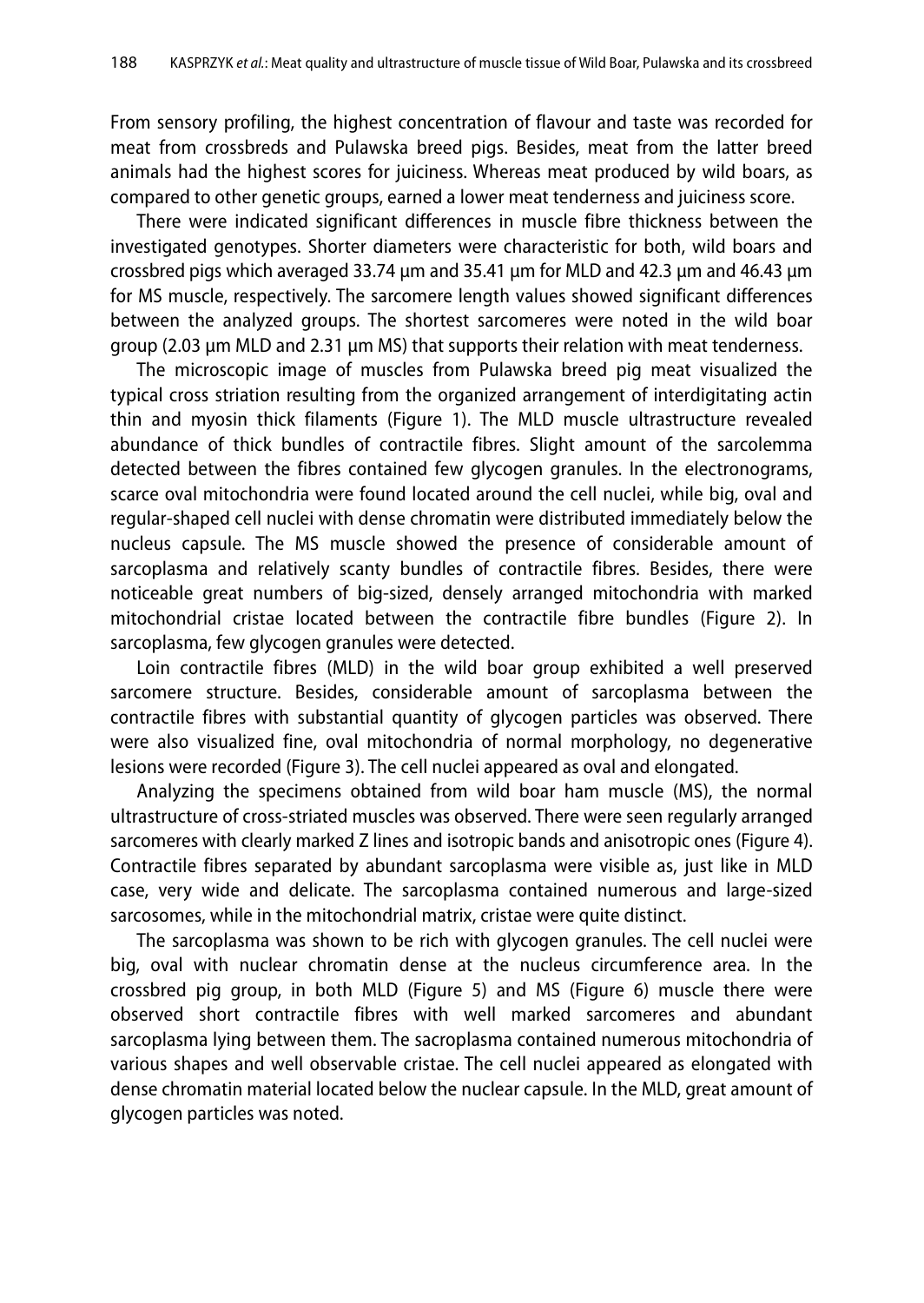

Figure 1

Image of MLD ultrastructure muscle tissue (normal sarcomeres) of Pulawska breed pig  $\times$ 14 000 Ultrastrukturbild des Muskelgewebes MLD von Pulawischweinen (normale Sarkomer) ×14 000



Figure 2

Electron microphotographs of normal muscle fibre (MS) of Pulawska breed ×14 000 Aufnahme mit Elektronenmikroskop normaler Muskelfasern (MS) von Pulawschweinen ×14 000



Figure 3

Image of MS ultrastructure muscle tissue (sarcomeres, mitochondrium, nucleus) of Wild boar ×4 000 Ultrastrukturbild Muskelgewebe MS (Sarkomer, Mitochondrien, Kern) des Wildschweines ×4 000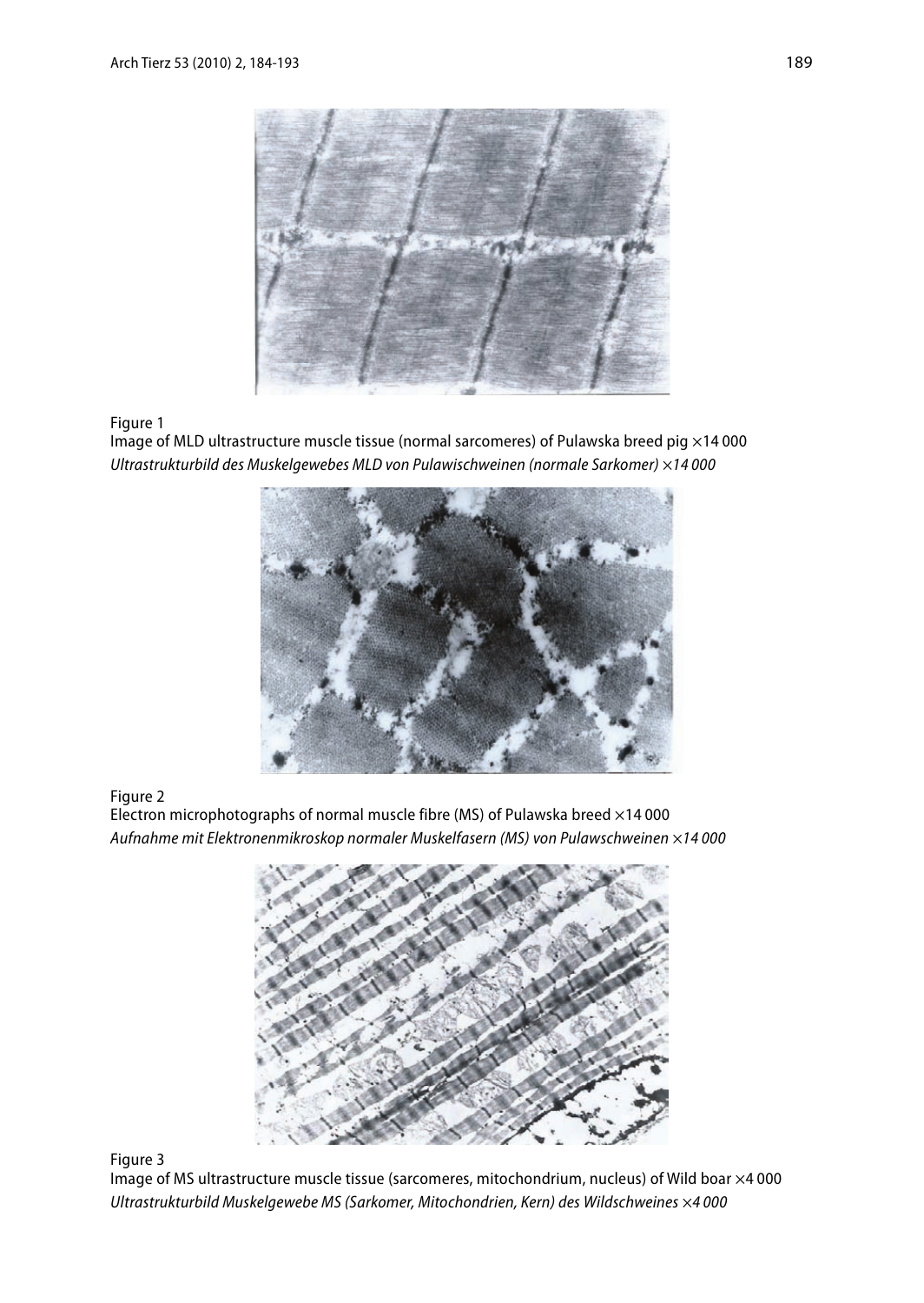

Figure 4

Structure of muscle fibres MLD of Wild boar (sarcomeres, isotropic and anisotropic bands) ×10 000 Muskelgewebestruktur MLD des Wildschweines (Sarkomer, isotrope und anisotrope Streifen) ×10 000



Figure 5

Electron microphotographs of normal muscle fibre (MLD) of Pulawska  $\times$  (Hampshire  $\times$  Wild boar)  $\times$ 24 000 Elektronenmikroskopaufnahme normaler Muskelfasern (MLD) Pulawi × (Hamshire × Wildschwein) ×24 000



Figure 6

Structure of muscle fibres MS of Pulawska  $\times$  (Hampshire  $\times$  Wild boar)  $\times$ 4 000 Muskelfaserstruktur (MS) Pulawi  $\times$  (Hampshire  $\times$  Wildschwein)  $\times$ 4 000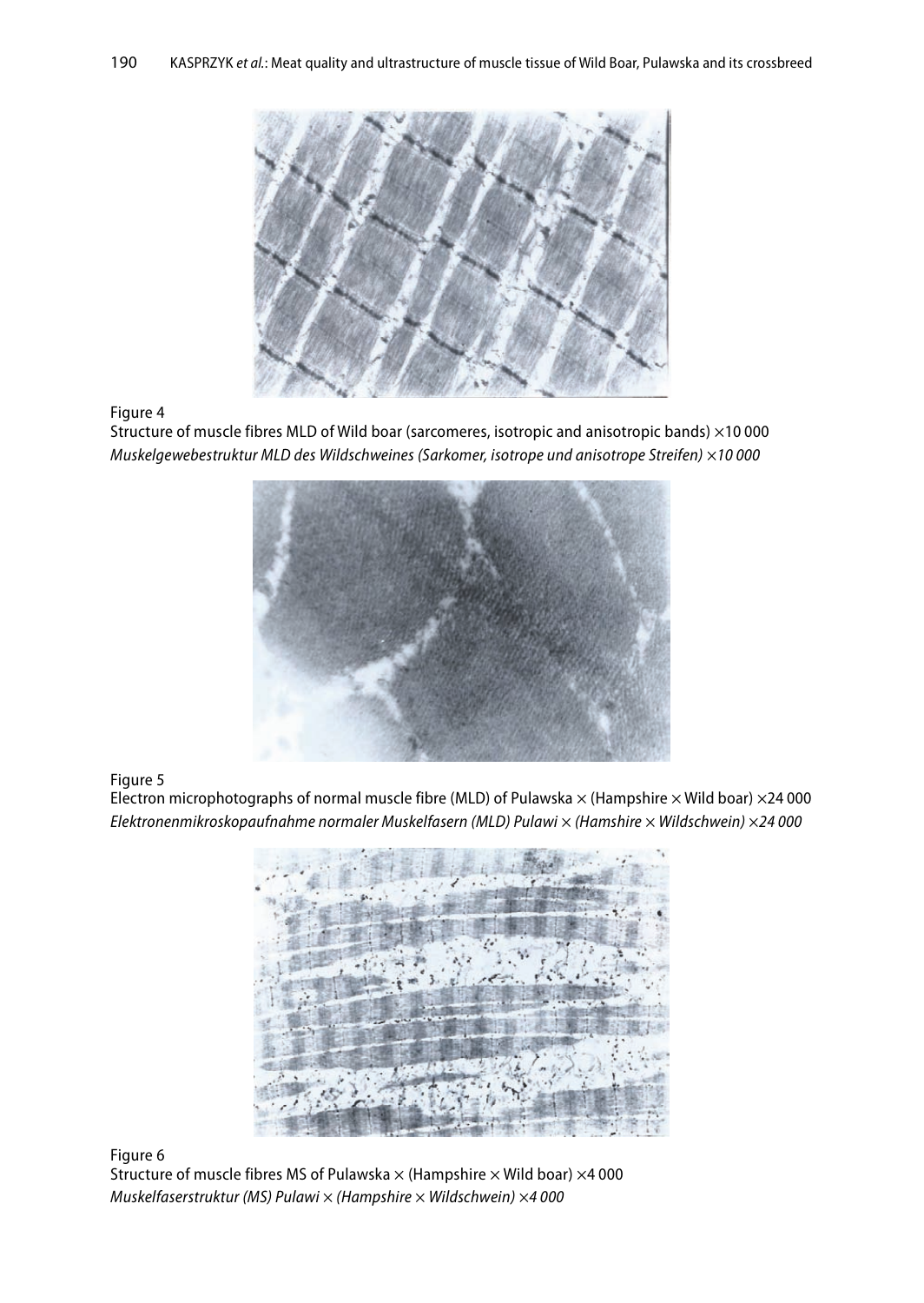#### **Discussion**

Hydrogen ion concentration proves to be one of physical parameters employed as a criterion for assessment of meat technological quality. The muscles of the analyzed genetic groups were shown to have good quality – pH values over 6.0. Generally, pH value of meat is recognized a reliable predictor of ultimate quality of pork. However, owing to the fact that only some parts of a muscle may be watery, pH measurement may occasionally provide confusing estimates about meat quality. VAN LAACK et al. (2001) demonstrated that pH measured 24h post slaughter did not show any significant differences between normal and watery meat. Besides, pH measurements do not categorize the quality of pork carcasses appropriately if they are obtained from animals presented to slaughter with fatigued pig symptoms. As for pork meat, there is a close relationship between meat colour and pH, i.e. the higher pH value corresponds to the darker meat. The present researches have supported this assumption. A lower pH value means higher drip loss in pork. According to VAN LAACK et al. (2001) at pH exceeding 5.7 value, the decline rate of hydrogen ion concentration does not affect the pork quality and thus, no problems associated with porcine PSE and RSE occur.

 Each measure of pork quality is dynamic in nature and has undergone various improvements made over time. The products, however, are evaluated in the light of the prevailing economic and social conditions as well as market competition with other new goods. Therefore, the meat sensory assessment influenced by animal breed, age and nutrition has been highlighted in this respect being the basis for consumers' purchasing decision (BAROWICZ 2006, DRANSFIELD 2001). In the present researches, sensory profiling indicated the pork produced from Pulawska breed pigs to be most juicy and tender. The highest ratings for intensity of overall flavour and palatability had the pork obtained from Pulawska pigs and crossbreds. The parameters determining the foods quality include mainly the basic morphological traits of muscle fibres, that is among others, their diameter and area of transverse cross-section as well as sarcomer length and width.

 SWATLAND (2003) reports that they may correlate to the sensory attributes of meat, tenderness predominantly. The present investigations have demonstrated that meat from wild boars and crossbreds had the lowest muscle fibre diameters, which is likely to arise from its higher amount in the total red fibre number. Compared to other genetic groups, there were observed markedly shorter myofibril and sarcomer diameters in wild boar muscle tissue, which seems to correspond to meat tenderness in the sensory evaluation. ŻOCHOWSKA-KUJAWSKA et al. (2006) found that wild boar muscles were characterized by lower tenderness and juiciness as against pig muscles but according to the assessment conducted by the expert panel, their texture desirability was rated higher. Besides, wild boar muscles were shown to have smaller fibre area, thicker peri- and endomysium and a lower intramuscular fat concentration.

 For nearly 50 years, numerous researches have been oriented to the issues concerning quality traits of pork and the results reveal substantial differentiation in meat quality. It is mainly associated with the differences occurring between porcine genotypes and environmental conditions.

 Evaluation of the ultrastructural properties of muscles indicated that a muscle type and genotype of investigated individuals proved to be the basic factor determining the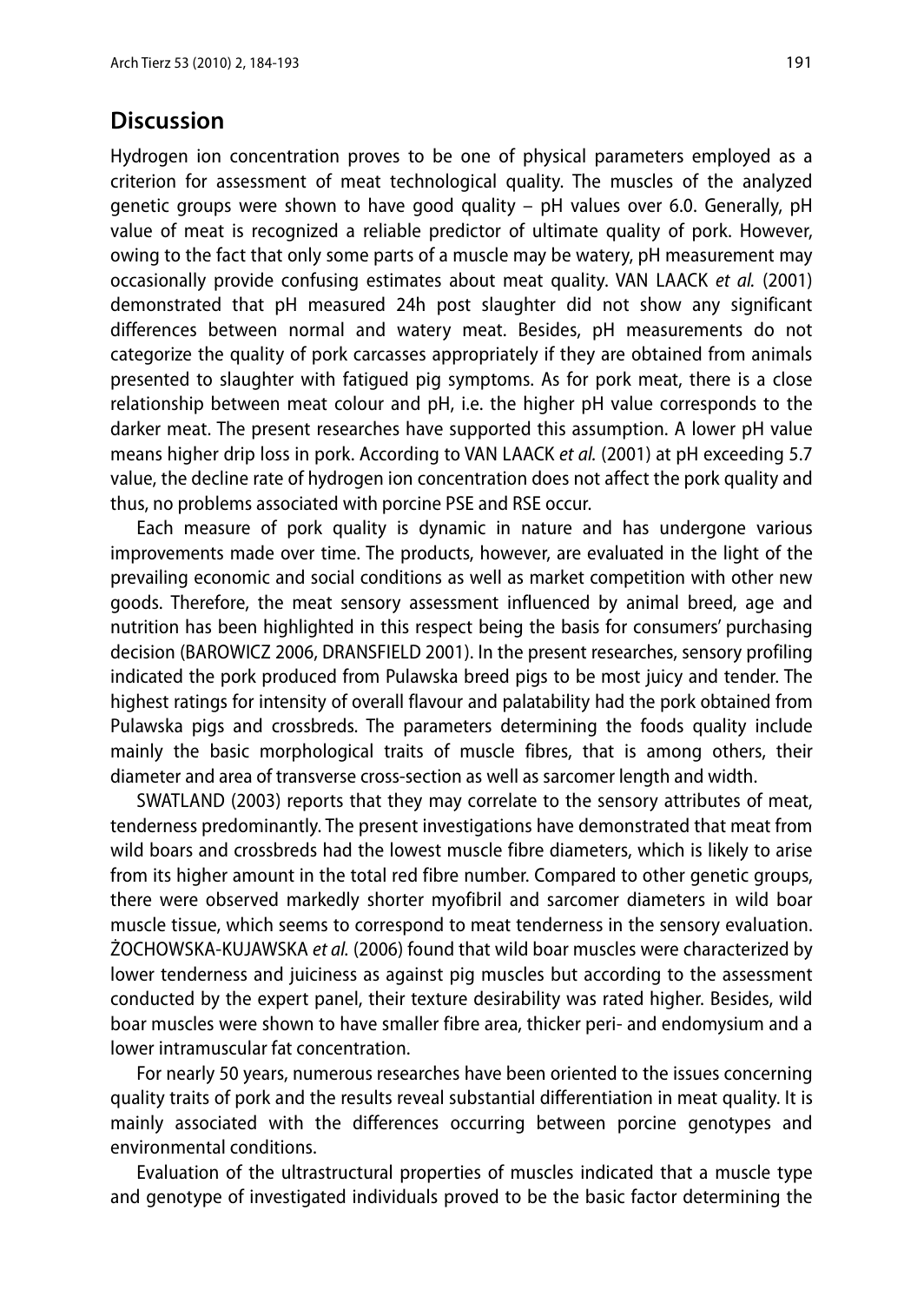microstructure. Markedly higher yield of sarcosomes was characteristic of the MS muscle. Contractile fibres in the wild boar muscles were separated by greater amount of sarcoplasma as compared to other groups. The analysis of muscle tissue microstructure demonstrated that the studied genetic groups had a normal structure of muscle tissue and did not show any degenerative lesions. The muscles visualized a well preserved sarcomere structure, proper cell nuclei and mitochondria as well as regular cross striation giving evidence for the muscle decontraction state (KÜCHENMEISTER and KUHN 2003). A lack of degenerative changes was most likely to rise from a fact that glycolysis process proceeded properly and meat acidity increased gradually. Numerous authors (BIEREDER et al. 1999, BOGUCKA and KAPELANSKI 2004, FEDDERN et al. 1995, KLOSOWSKA and FIEDLER 2003, KLOSOWSKA et al. 2005, SOSNICKI 1996, WOJTYSIAK and MIGDAL 2007) found that in pigs of reduced adaptive abilities to the changed environmental conditions, wavy arrangement of myofibrils was observed as well as giant muscle fibres that did not show cross striation at the longitudinal cross-section. Besides, the authors confirmed the presence of muscle fibres with granular or follicular degeneration of sarcoplasma, the changes in a cell nucleus shape and location, the atrophy and disappearance of glycogen granules and mitochondrial cristae as well as mitochondrial swelling. There were also reported some changes in contractile structural units consisting in the longitudinal or transverse degeneration of sarcomeres.

#### **References**

Barowicz T (2006) Muscle fibers and pork meat quality. Hodowca Trz Chl 1, 22-3 [in Polish]

- Biereder S, Wicke M, Lengerken von G, Schneider F, Kanitz W (1999) Growth of skeletal muscle and IGF-I in pigs of different sex. Arch Tierz 42, 619-28 [in German]
- Bogucka J, Kapelanski W (2004) Histopathological changes in longissimus lumborum muscle of Polish Landrace and crossbred Stamboek and Torhyb pig. Anim Sci Paper and Rep 22 Supl 3, 67-72
- Cernadas E, Carrión P, Rodriguez PG, Muriel E, Antequera T (2005) Analyzing magnetic resonance images of Iberian pork loin to predict its sensorial characteristics. Computer Vision and Image Understanding. 98, 344-60
- Dransfield E (1999) Meat tenderness the 7-calpain hypothesis. Proc 45th ICoMST, 220-8
- Dransfield E (2001) Problems concerning consumer acceptability of meat. Rocz Inst Przem Mięśni i Tłuszcz T XXXVIII Supl 1, 109-128 [in Polish]
- Ender K, Fiedler I, Dietl G (2003) Muscle structure traits for the selection in pig. Arch Tierz 46 Special Issue, 72-7 [in German]
- Feddern E, Wegner J, Ender K, Kalm E (1995) Analysis of muscle fibre characteristic of Hampshire and crossbred pigs. Arch Tierz 38, 43-56 [in German]
- Fiedler I, Ender K, Wicke M, Lengerken von G (1993) Relationship between microstructure of muscle tissue and stress sensibility in Landrace pigs. Arch Tierz 36, 525-38 [in German]
- Fiedler I, Rehfeld C, Albrecht E, Henning M (1998) Histophysiological features of skeletal muscle and adrenal glands in wild-type and domestic pigs during growth. Arch Tierz 41, 489-95
- Fiedler I, Kuhn G, Hartung M, Küchenmeister U, Nürnberg K, Rehfeld C, Huber K, Klosowska D (2001) Effects of the malignant hyperthermia syndrome (MHS) on meat quality, muscle fibre characteristics and metabolic traits of the longissimus muscle in Pietrain pigs. Arch Tierz 44, 203-21 [in German]
- Fiedler I, Dietl G, Rehfeldt C, Wegner J, Ender K (2004) Muscle fibre traits as additional selection criteria for muscle growth and meat quality in pig – results of simulated selection. J Anim Breed Genet 121, 331-44
- Glodek P, Kratz R, Schulz E, Flachowski G (2004) Effect of sire breeds in commercial pig crosses on growth, carcass composition, meat and fat quality. Arch Tierz 47, 59-74 [in German]